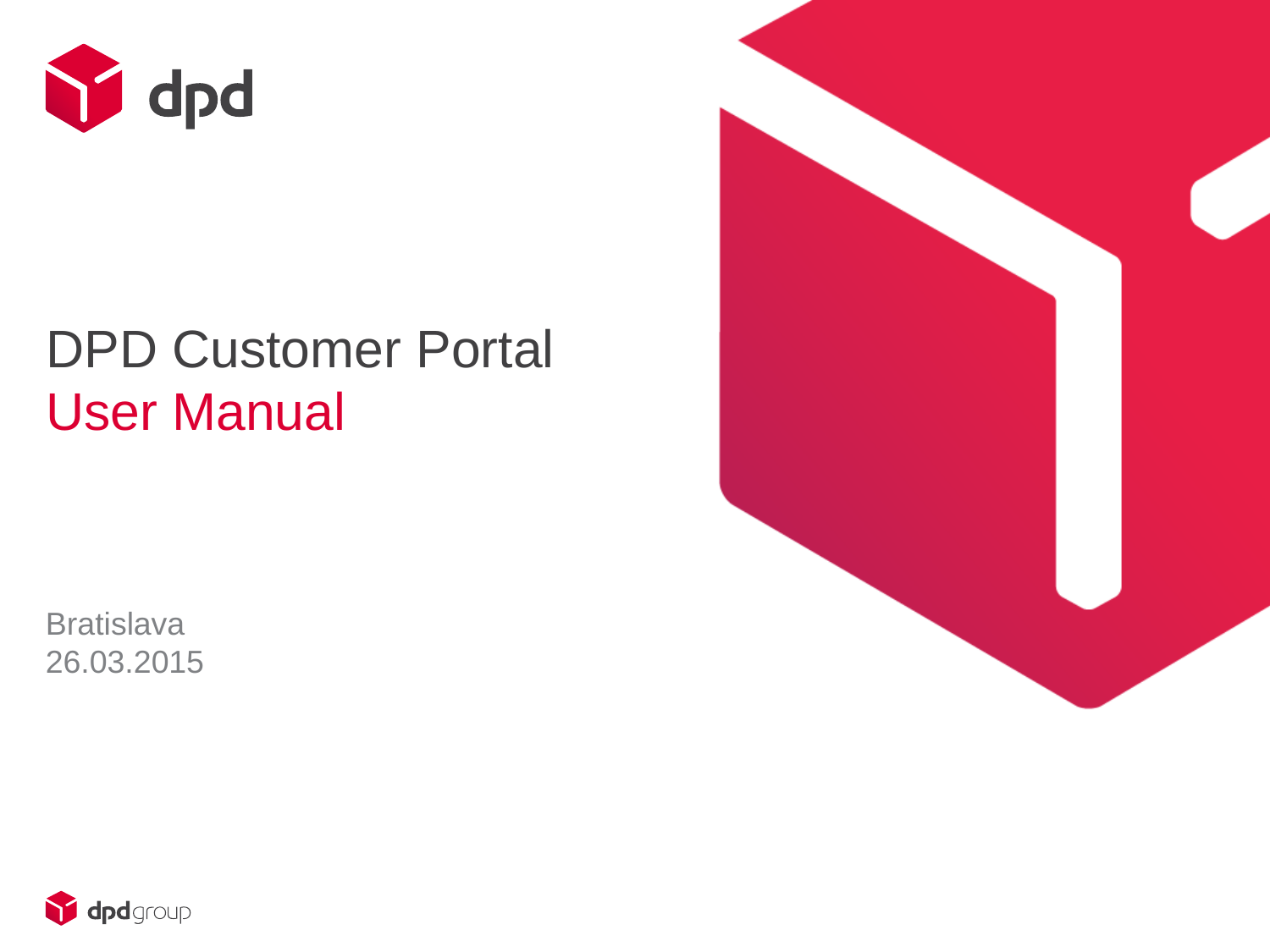# **Contents**

| 1. Introduction                 | 3        |
|---------------------------------|----------|
| 2. Registration                 | $4 - 5$  |
| 3. Login                        | 6        |
| 4. Order of transport           | $7 - 11$ |
| 5. Order of City Service        | 12       |
| 6. Order of requested transport | 13       |
| 7. Directory of recipients      | 14       |
| 8. Settings                     | 15       |
| 9. Help                         | 16       |

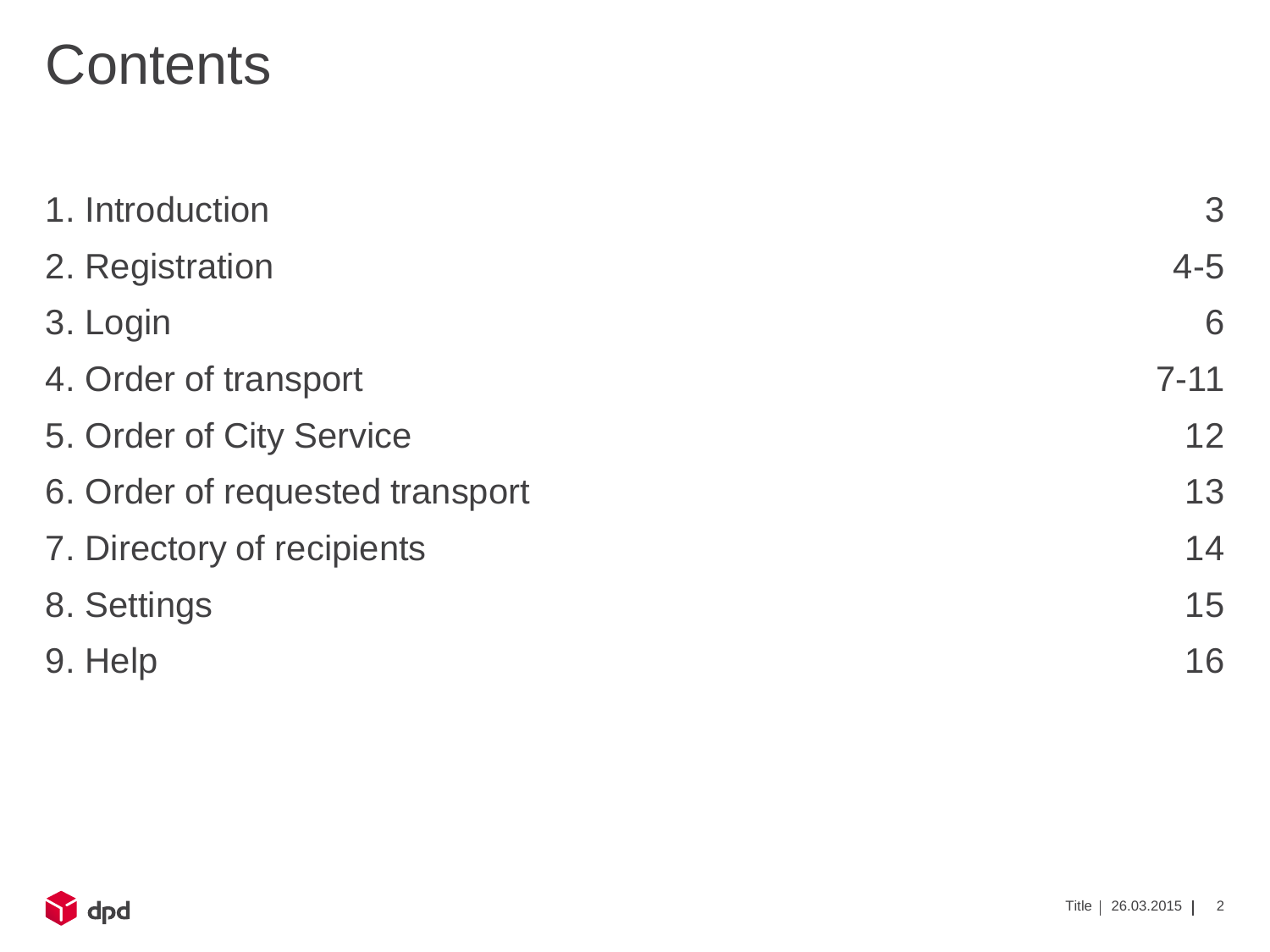### DPD Customer Portal

dpd

**Introduction** 

Home | Sign in | Registration | Slovensky • English

#### Your delivery experts.



#### DPD customer portal

Sign in. Are you new? Choose free registration and get a lot of advantages.



Create new order online, print it and stick in labels.







New order

Watch status and actual location of your shipment online.

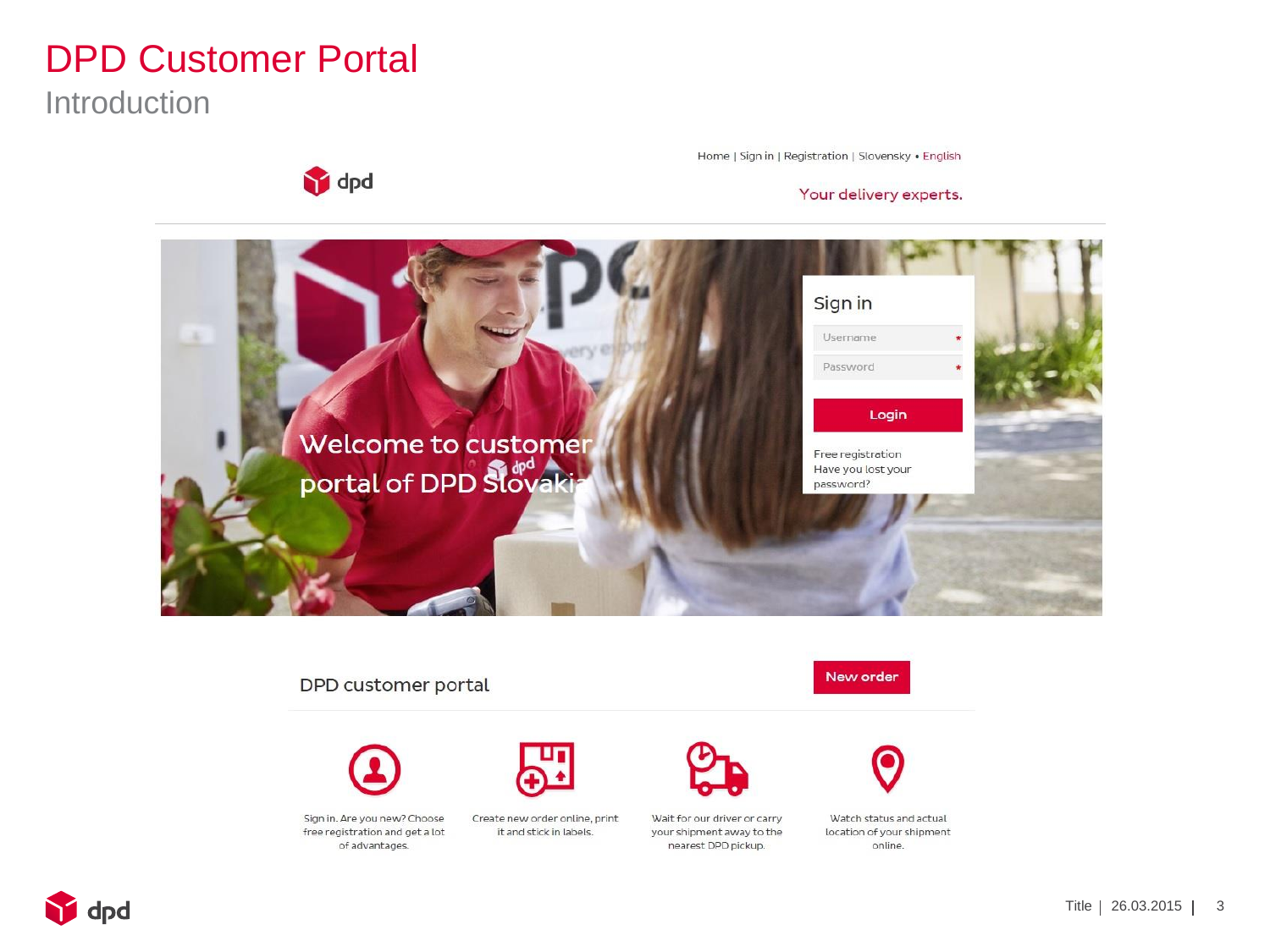### **Registration**

The first step in using the customer portal is registration. The right choice whether you register as a private person or an organisation is needed. In the case of a tradesman you register as an organisation.

| Address type *                                | <b>Individual</b>                           |
|-----------------------------------------------|---------------------------------------------|
|                                               | <sup>®</sup> Organization                   |
| Titlename *                                   |                                             |
| Street *                                      |                                             |
| House no. *                                   |                                             |
| Zip code *                                    |                                             |
| Country                                       | Slovakia                                    |
| City *                                        |                                             |
| $E$ -mail $\star$                             |                                             |
| Phone number *                                | $+421$                                      |
| This address differs from your pickup address | 0                                           |
| Bank account                                  |                                             |
| Account number prefix                         |                                             |
| Account number                                |                                             |
| Bank                                          | Narodna banka Slovenska [0720] - NBSBSKE    |
| Custom account name                           |                                             |
| <b>IBAN</b>                                   |                                             |
| Other information                             |                                             |
| Contact person                                |                                             |
| (OIN)                                         |                                             |
| <b>VATID</b>                                  |                                             |
|                                               | I will pay cash                             |
|                                               | I would like to become an invoiced customer |
|                                               |                                             |

I agree to the processing of personal data



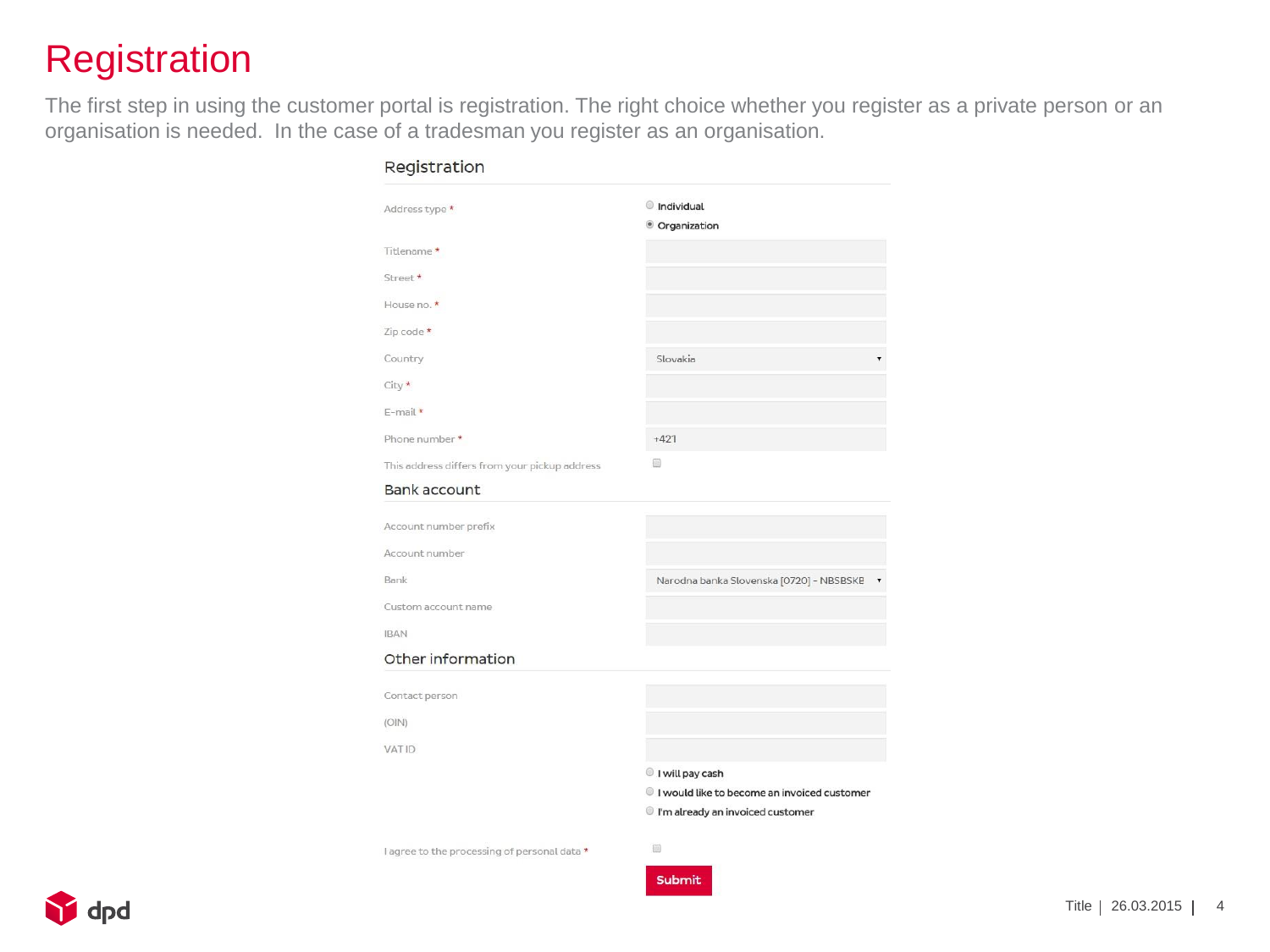### **Registration**

After creating the registration you need to wait for confirmation of the registration by the confirmation e-mail. The confirmation e-mail message contains your login data and reference to verify the entered data; that message also activates your account with our customer portal. **The account must be activated within 24 hours, otherwise the data you entered are automatically deleted from our system.** 

For using our customer portal is ideal to use Google Chrome. In another browsers ( Mozilla Firefox, Internet Explorer, Safari...) may experience a certain type of abnormal system behavior.

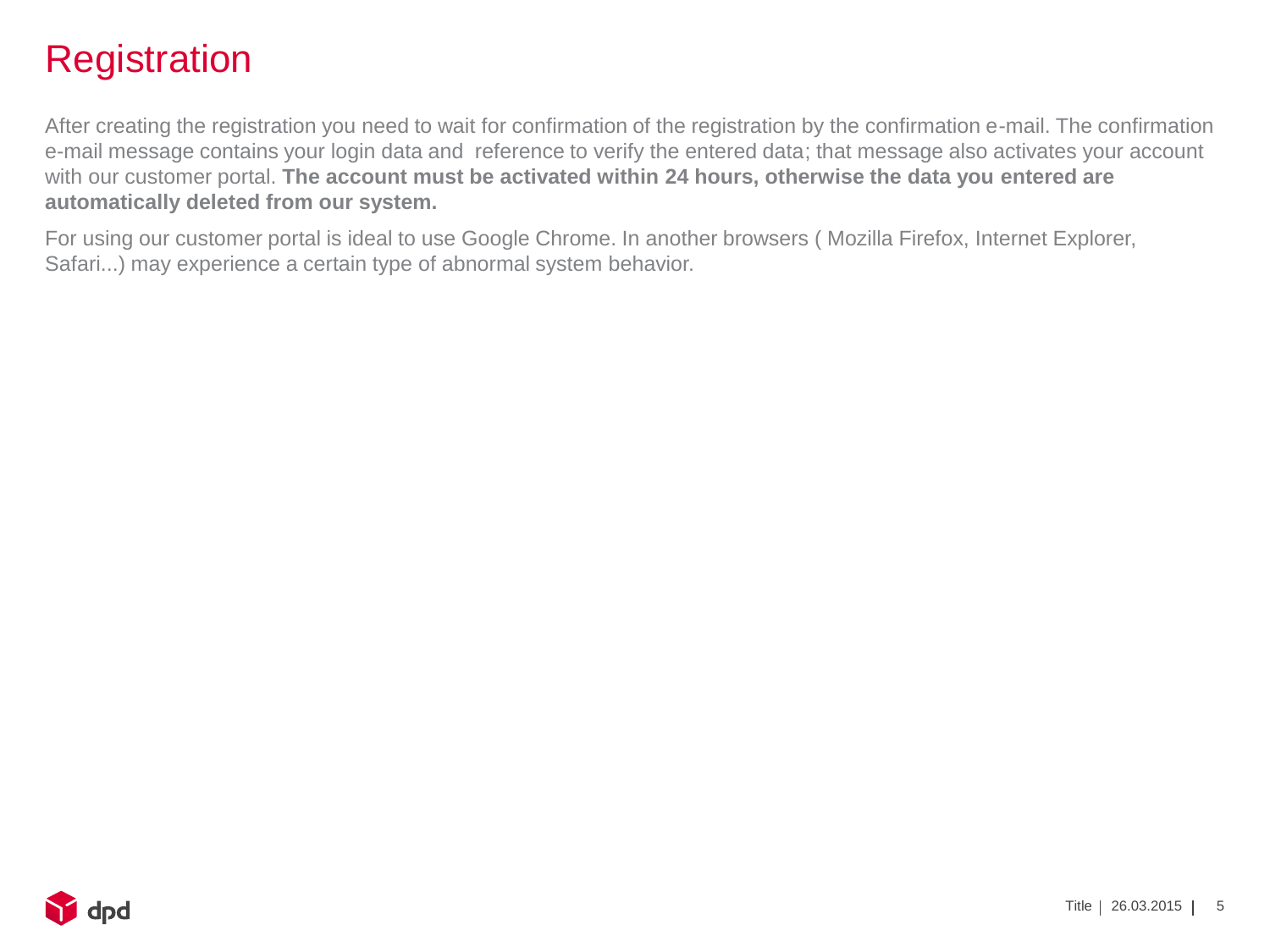### Login

After receipt of the e-mail with the access data, login is necessary.

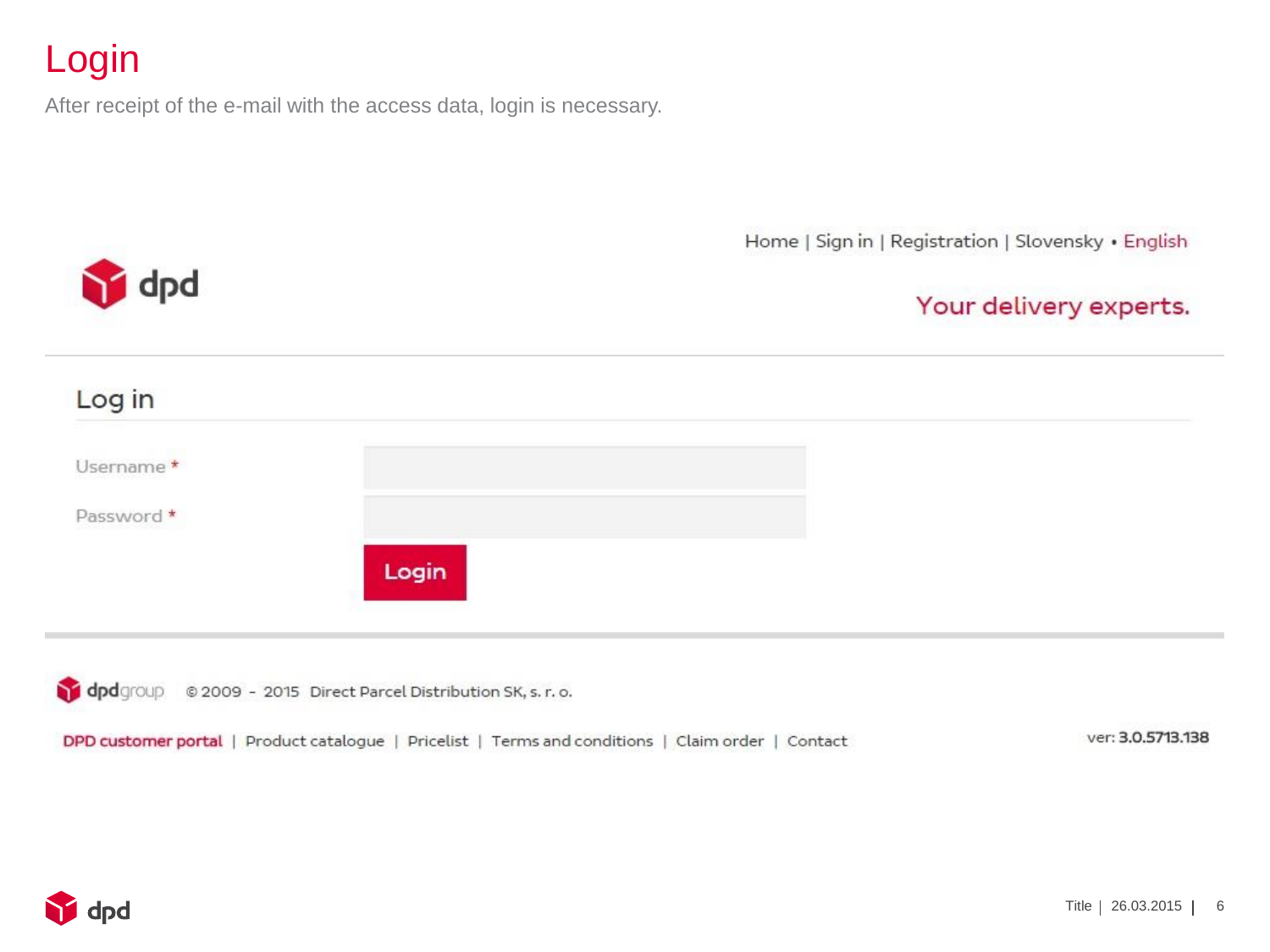### Order of transport/list of orders

After logging in to the portal you can proceed directly to order transportation through +New order.

| dpd<br>DPD customer portal                                                                                                                                 |                                                 |                                     |                  |                        |                |                |                       | Direct Parcel Distribution (874)<br>Log out |
|------------------------------------------------------------------------------------------------------------------------------------------------------------|-------------------------------------------------|-------------------------------------|------------------|------------------------|----------------|----------------|-----------------------|---------------------------------------------|
| Shipment order                                                                                                                                             |                                                 | Shipment order / Overview of orders |                  |                        |                |                |                       |                                             |
| <b>A</b> City Service order                                                                                                                                | + New order                                     |                                     |                  |                        | <b>A</b> Print |                | Odosielateľská adresa |                                             |
| C Collection request order                                                                                                                                 |                                                 |                                     |                  |                        | $C$ lmport     | *JExport       |                       | $\pmb{\mathbf{v}}$                          |
| Recipient address book                                                                                                                                     | <b>Dispatch date</b>                            | IT Service text                     | IT Parcel number | IT Recipient's address | IT Reference   | IT Weight (kg) | IT COD                | It sms iDC                                  |
| <b>☆</b> Settings                                                                                                                                          | Search                                          | Search                              | Search           | Search                 | Search         | Search         | Search                | Search                                      |
| $\Theta$ Help                                                                                                                                              | 0-0 of 0 records                                |                                     |                  |                        |                |                |                       |                                             |
| Watch your shipment<br>online<br>Start with specifying a indetification or<br>reference number<br><sup>●</sup> Parcel Label No.<br>Reference No.<br>Search | No results<br>Selected v OK<br>0-0 of 0 records |                                     |                  |                        |                |                |                       | Displaying items: 20 v                      |
| Need help?<br>$\epsilon$<br>Call phone no.:<br>18 373<br>0850 373 373                                                                                      |                                                 |                                     |                  |                        |                |                |                       |                                             |

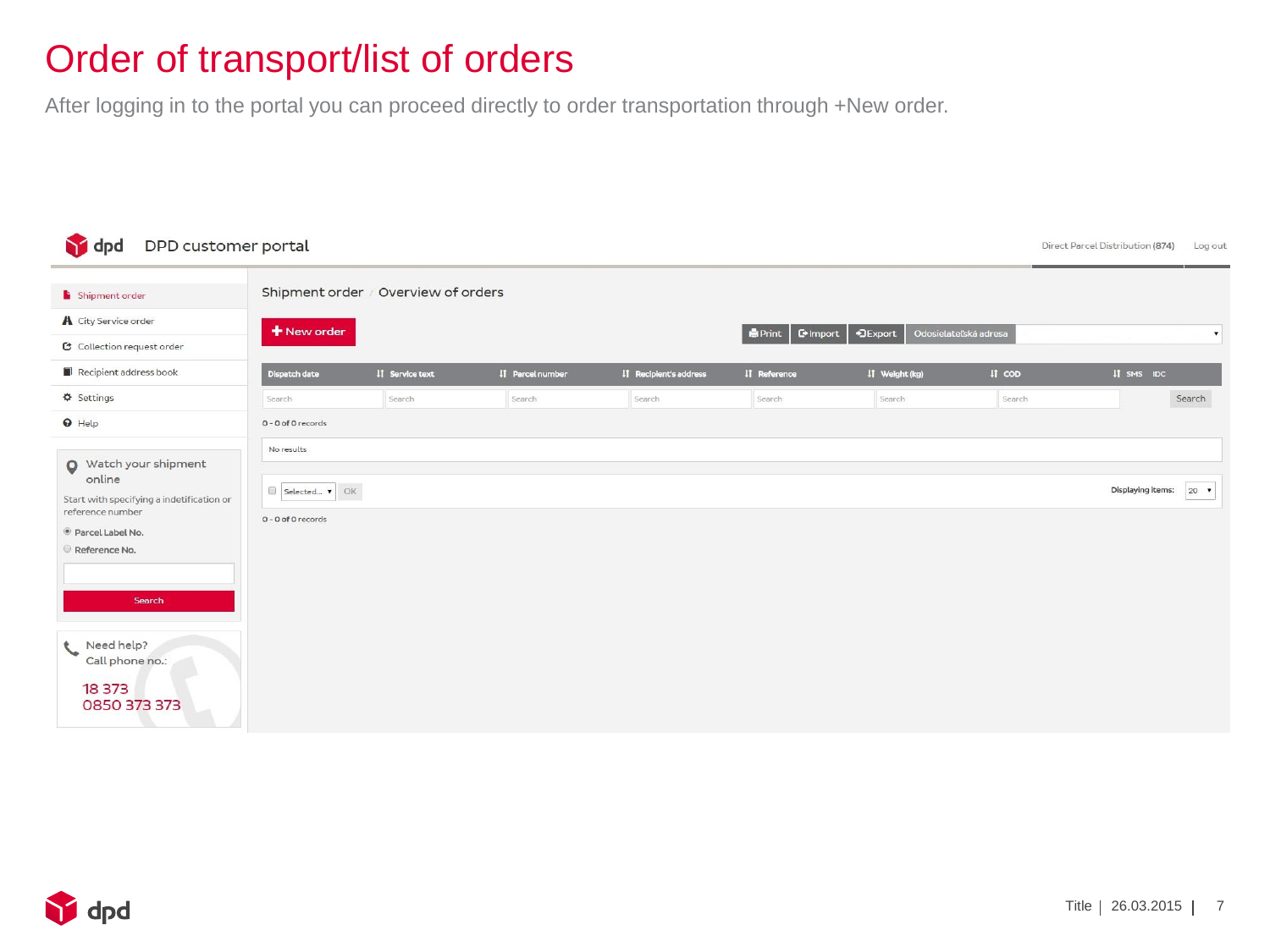### Order of transport/new order

In completing the transport order, it is necessary to fill in all required fields correctly. It is important to choose the correct date of collecting. If no collection is ordered yet, you can order it at this point. Then you can complete the other required fields and complete your order.

#### Shipment order / Order Order details **Recipient address** Cash on delivery Produkt \* <sup>●</sup> Organization ES. Swap parcel DPD ParcelShop Titlename **ID Check** O DPD HOME <sup>®</sup> DPD CLASSIC Contact person DPD 10:00 Additional information for the recipient Street House no.  $\star$ O DPD 12:00 Street detail DPD 18:00 / DPDG City Zip code Date of pickup Slovakia 30.04.2015 Note Reference value Note E-mail Number of parcels **0** In order to maximize succes of 1st delivery attempt of your parcel add recipient's e-mail address please.  $\overline{1}$ All parcels have the same reference  $+421$ Reference value 1 Reference value 2 Recipient SMS notification  $\triangleleft$  All parcels have the same dimensions Saturday delivery Parcel width Parcel height Parcel depth Parcel weight  $\star$  1  $\star$  45 35  $\mathbf{1}$  $\star$  $\star$

Complete order

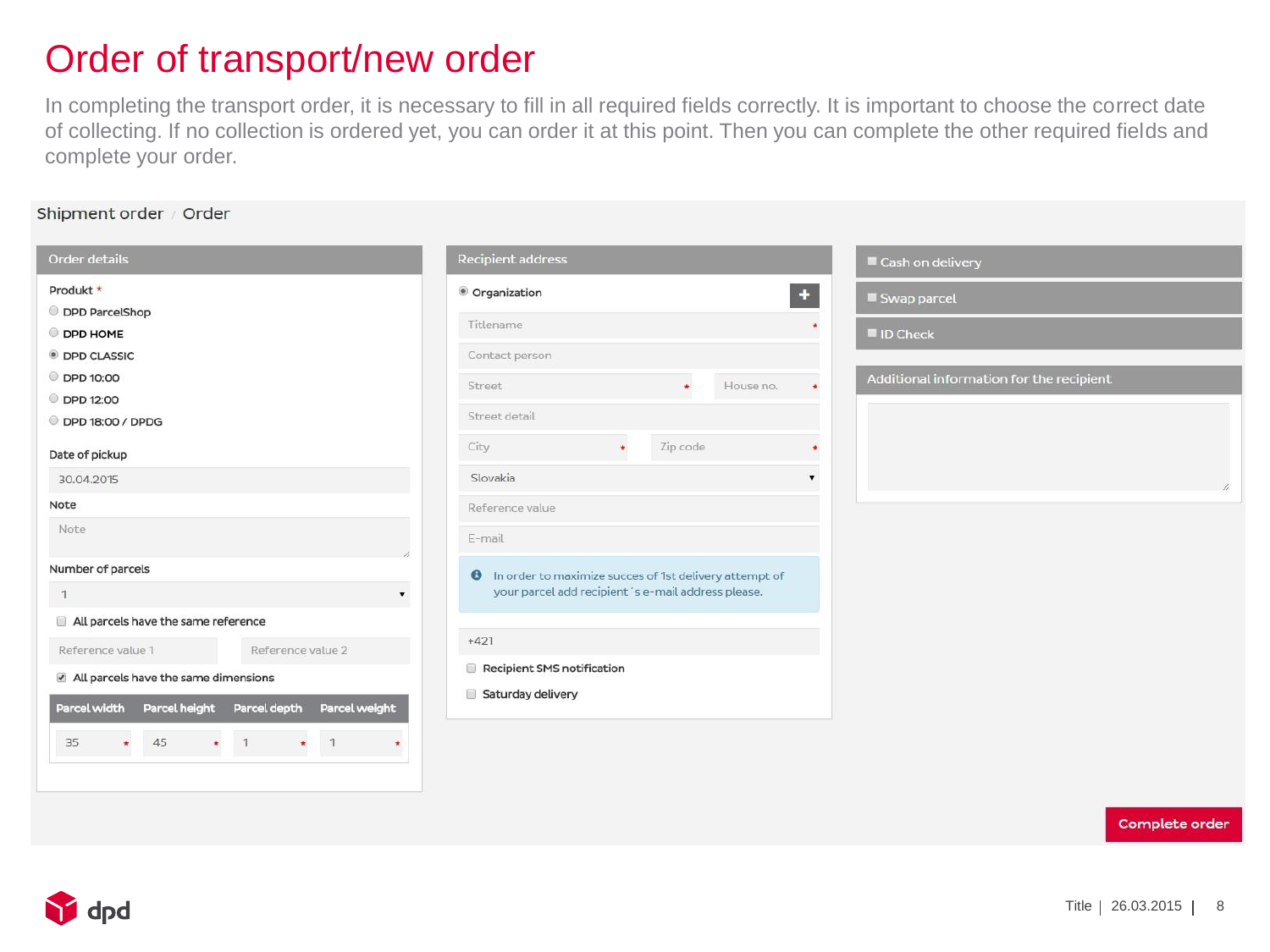## Order of transport/setting of collection

After clicking on the "Date of collection" the calendar displays. Here you select the day you want the parcel should be picked up and click on it. You can then set the time span for picking it up. If the collection is set to 13.00., it will be approved automatically. Otherwise waiting for approval after the completion of an order will be necessary .

| Produkt *                        | Produkt *             |
|----------------------------------|-----------------------|
| <b>DPD ParcelShop</b><br>$\circ$ | <b>DPD ParcelShop</b> |
| <b>DPD HOME</b><br>0             | <b>DPD HOME</b>       |
| <b>ODPD CLASSIC</b>              | <b>DPD CLASSIC</b>    |
| <b>DPD 10:00</b>                 | DPD 10:00             |
| DPD 12:00                        | DPD 12:00             |
| DPD 18:00 / DPDG                 | DPD 18:00 / DPDG      |

### Date of pickup

|           | 30.04.2015    |          |                |     |          |    |  |
|-----------|---------------|----------|----------------|-----|----------|----|--|
| $\bullet$ |               |          | apríl 2015     |     |          | o  |  |
| Po        | Ut            | St St    |                | Pia | So       | Ne |  |
|           |               | $\lceil$ | $\overline{2}$ | 3   | $\Delta$ | 5  |  |
| 6         | $\mathcal{I}$ | 8        | 9              | 10  | 11       | 12 |  |
| 13        | 14            | 15       | 16             | 17  | 18       | 19 |  |
| 20        | 21            | 22       | 23             | 24  | -25      | 26 |  |
| 27        | 28            | 29       | 30             |     |          |    |  |

| Jate of pickup    |   |          |   |
|-------------------|---|----------|---|
| 30.04.2015        |   |          |   |
| Time from:        |   | Time to: |   |
| 13:00             | ▼ | 17:00    | ▼ |
| Vote              |   |          |   |
| Note              |   |          | h |
| Number of parcels |   |          |   |
| $\mathbf{1}$      |   |          |   |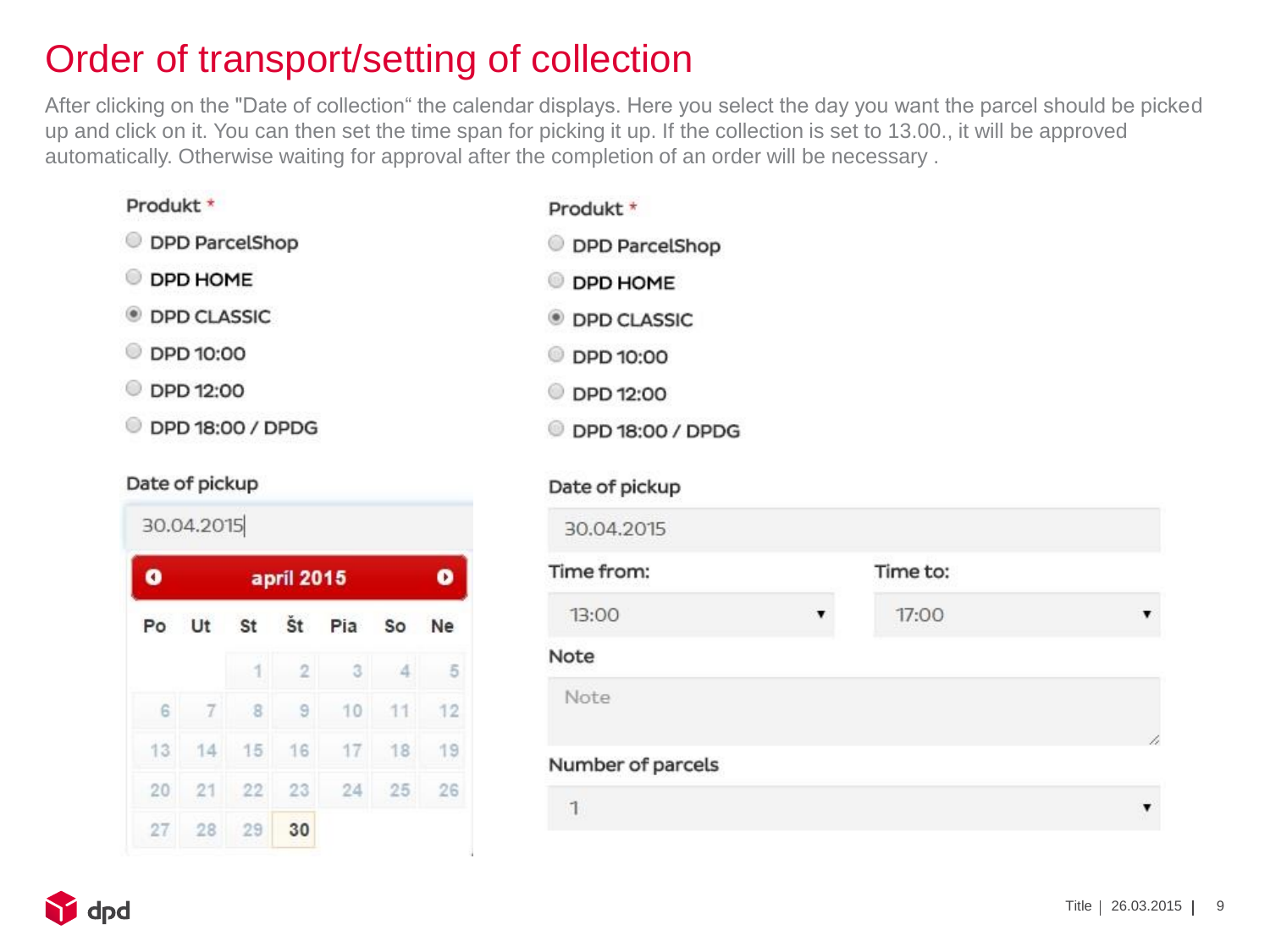### Order of transport/completion of the order

After completing the order it will be displayed in the list of orders. The next step is printing of the label and accepting protocol through "Print".

|                                          | Shipment order / Overview of orders                                                        |                  |                                        |                     |            |                |                       |        |                                             |                   |               |                          |
|------------------------------------------|--------------------------------------------------------------------------------------------|------------------|----------------------------------------|---------------------|------------|----------------|-----------------------|--------|---------------------------------------------|-------------------|---------------|--------------------------|
| O Your order has been successfuly saved. |                                                                                            |                  |                                        |                     |            |                |                       |        |                                             |                   |               | $\times$                 |
|                                          | <b>O</b> Teraz je potrebné vytlačiť štítky a pred príchodom kuriéra ich nalepiť na balíky. |                  |                                        |                     |            |                |                       |        |                                             |                   |               | $\times$                 |
| + New order                              |                                                                                            |                  |                                        | <b>De Print</b> 1   | $C$ lmport | *JExport       | Odosielateľská adresa |        | testovanie, testovacia 7, 82104, Bratislav. |                   |               |                          |
| <b>Dispatch date</b>                     | <b>IT</b> Service text                                                                     | IT Parcel number | IT Recipient's address                 | <b>IT</b> Reference |            | IT Weight (kg) |                       | If cop |                                             | It sms IDC        |               |                          |
| Search                                   | Search                                                                                     | Search           | Search                                 | Search              |            | Search         |                       | Search |                                             |                   |               | Search                   |
| 1-1 of 1 records                         |                                                                                            |                  |                                        |                     |            |                |                       |        |                                             |                   |               |                          |
| 30.04.2015                               | $\mathsf D$                                                                                | Q 06505012271724 | Titlename<br>Street 1<br>SK-82104 City |                     |            |                |                       |        |                                             | E                 | $\rightarrow$ | $\overline{\phantom{0}}$ |
| Selected v OK<br>1-1 of 1 records        |                                                                                            |                  |                                        |                     |            |                |                       |        |                                             | Displaying items: |               | $20 \bullet$             |
|                                          |                                                                                            |                  |                                        |                     |            |                |                       |        |                                             |                   |               |                          |

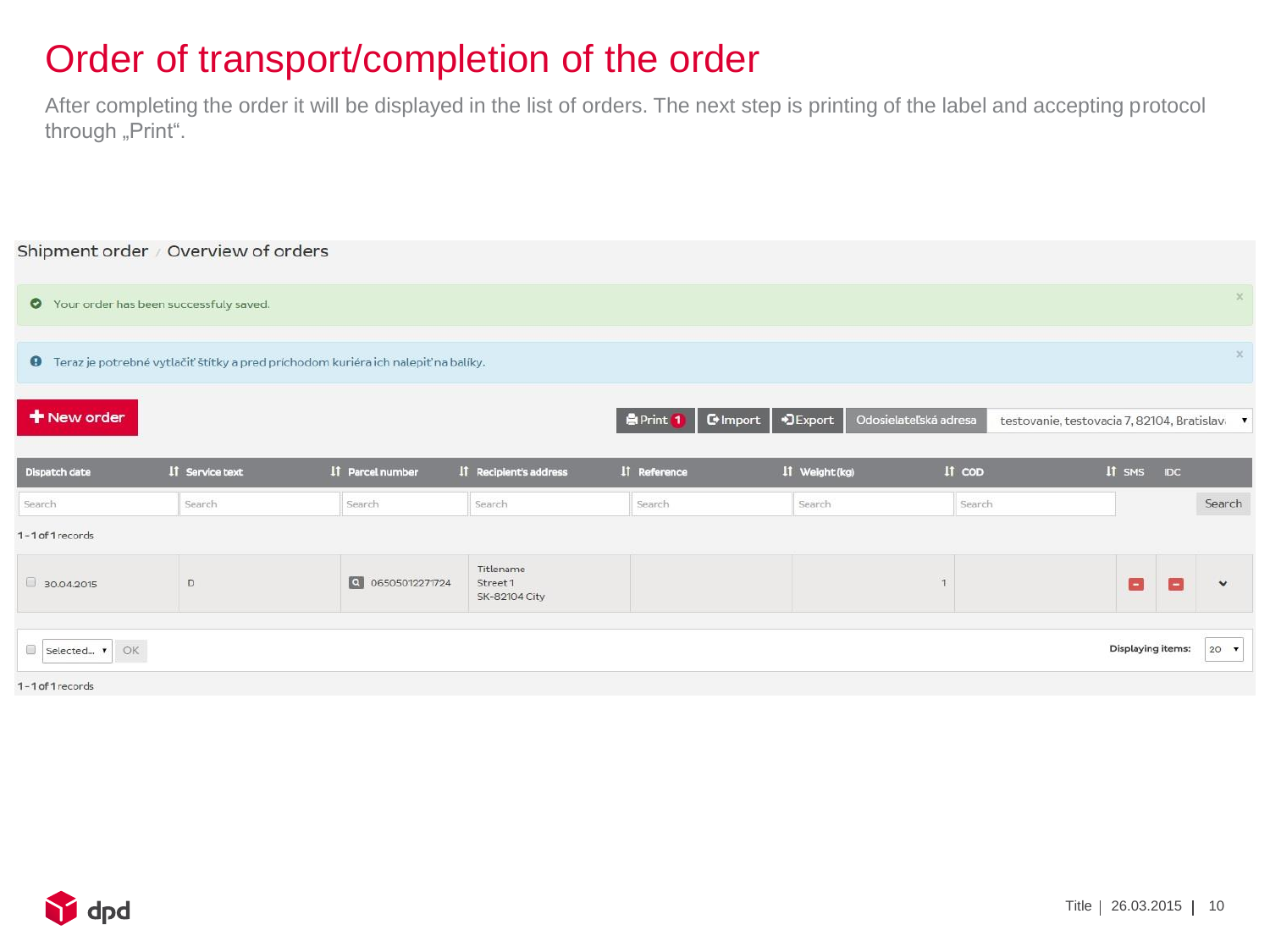### Order of transport/printing the label

When printing labels, you first select the position of the label. Thereafter you click on "Print". The generated label is automatically downloaded to the downloaded PDF documents. This needs to be printed on A4 sticky paper.

After printing the label you must press the F5 key and return to printing where you print the acceptance protocol or the COD list if the labels are created as CODs.



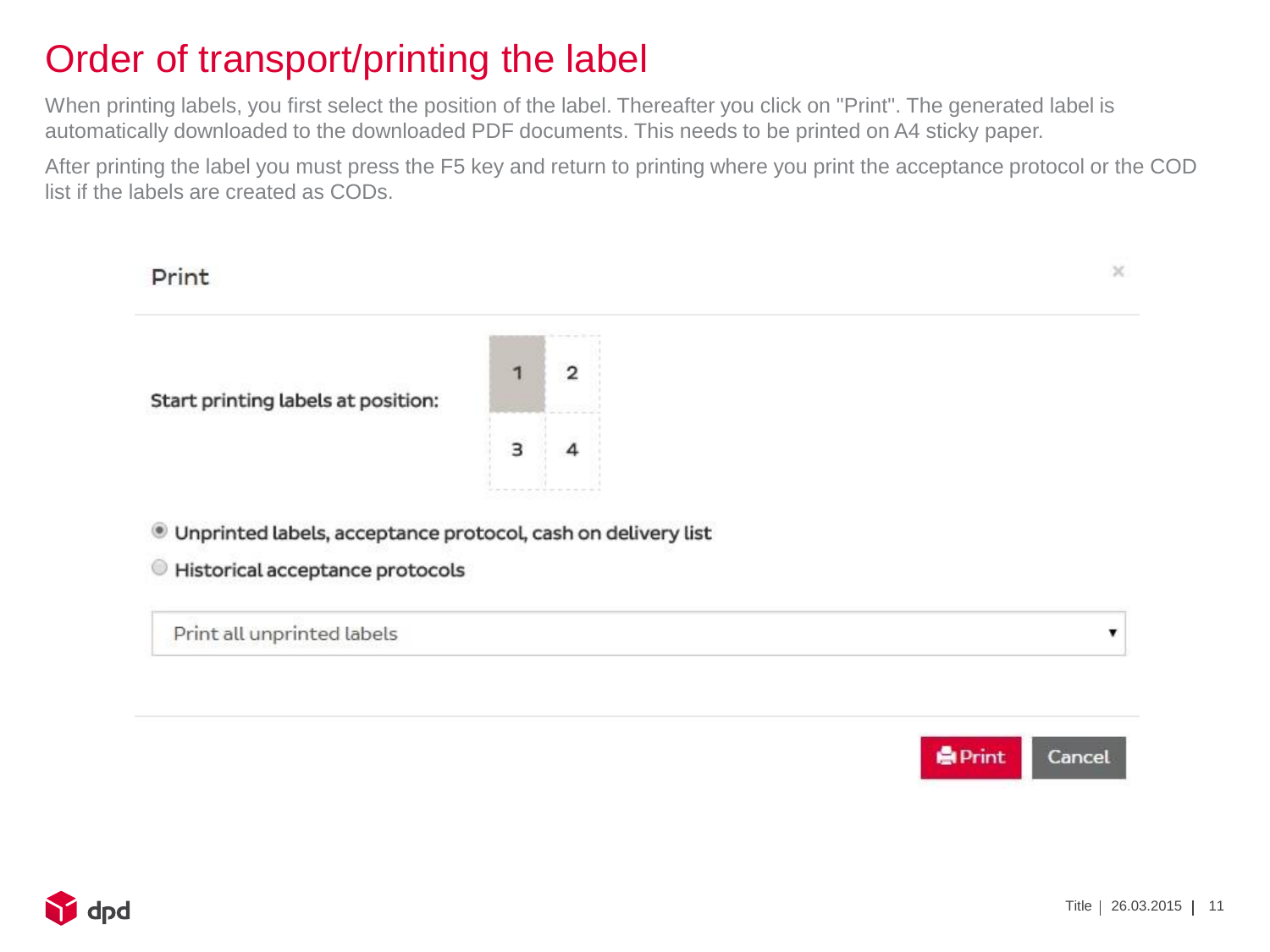### Order City Service

By means of the product City Service the parcels weighing up to 31.5 kg may be transported within Bratislava. In combination of City Service with the product Exchange Parcel the DPD customers may have sent urgent consignments, for example already signed contracts, back immediately. When filling in, entering the sender ̕s and recipient ̕s addresses is necessary. If you indicate the option "To print the label for this address" in the detail of an order, you will be able to print the label after confirmation . If you do not check this option, courier will keep the label and have it at picking up of the parcel.

| City Service order / Order                                                              |   |                                            |   |                              |                         |
|-----------------------------------------------------------------------------------------|---|--------------------------------------------|---|------------------------------|-------------------------|
| <b>O</b> Service City Service we provide at the time of 9:00 to 16:00. More information |   |                                            |   |                              | $\times$                |
| Sender address                                                                          |   | Recipient address                          |   | Order details                | Cash on delivery        |
| Search also in previously unused addresses                                              |   | Search also in previously unused addresses |   | Print label for this address | Swap parcel             |
| Name                                                                                    |   | Name                                       | ٠ | 30.04.2015                   |                         |
| Street                                                                                  |   | Street                                     |   | Number of parcels            |                         |
| House no.                                                                               |   | House no.                                  |   | $\overline{1}$               | $\overline{\mathbf{v}}$ |
| Zip code                                                                                |   | Zip code                                   |   | Product                      |                         |
|                                                                                         |   |                                            |   | city-service-standard        | $\mathbf{v}$            |
| Reference value                                                                         |   | Reference value                            |   | Reference                    |                         |
| Bratislava                                                                              | ▼ | Bratislava                                 |   |                              |                         |
| $+421$                                                                                  | ٠ | $+421$                                     |   |                              |                         |
|                                                                                         |   |                                            |   |                              |                         |

Complete order

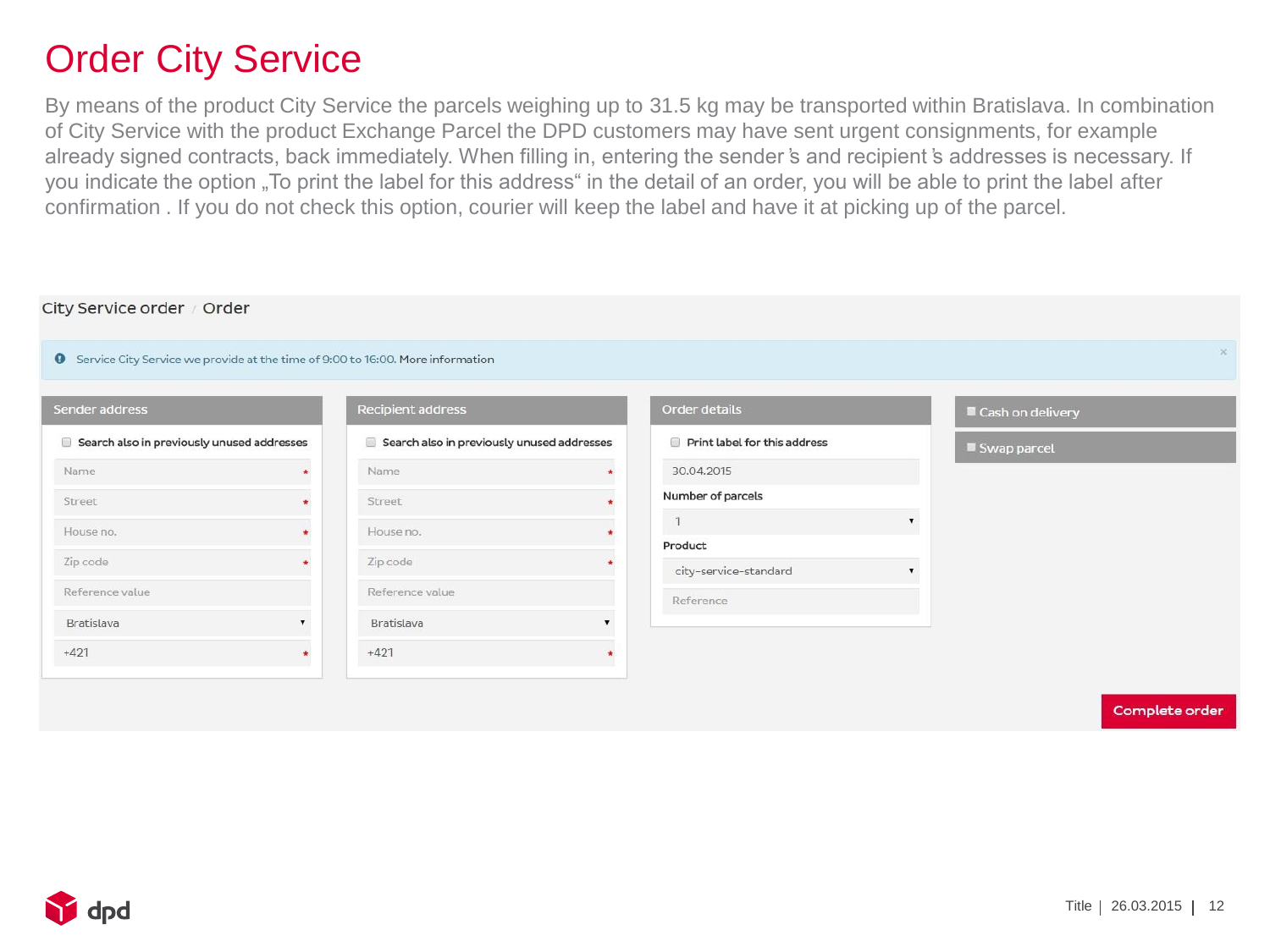### Order of requested transport

With the "Requested Transport" we take over the goods and deliver them to you or a third person, for example the manufacturer. The place of sending or delivery may be any address in Slovakia. The service Requested Transport can be used by customers having a valid contract for freight forwarding concluded with DPD SK. Transport costs shall be borne by customer. After creating the order, this order will first have a status as "New". After the data transfer into our system, the status will change to "Confirmed". Data transfer occurs at 16.30, it means that an order can change its status only after that hour.

#### Collection request order / Order

| Sender address     | Recipient address  | General information          |
|--------------------|--------------------|------------------------------|
| Name               | Name               | Number of parcels            |
| Street             | Street             | $\mathbf{1}$<br>$\mathbf{v}$ |
| House no.          | House no.          | Date of pickup               |
|                    |                    | 30.04.2015                   |
| Zip code           | Zip code           |                              |
| Slovakia           | Slovakia           | Other information            |
| City               | City               | Reference value              |
| E-mail             | E-mail             | Note                         |
| $+421$             | $+421$             |                              |
| Detail information | Detail information |                              |
|                    |                    |                              |

Complete orde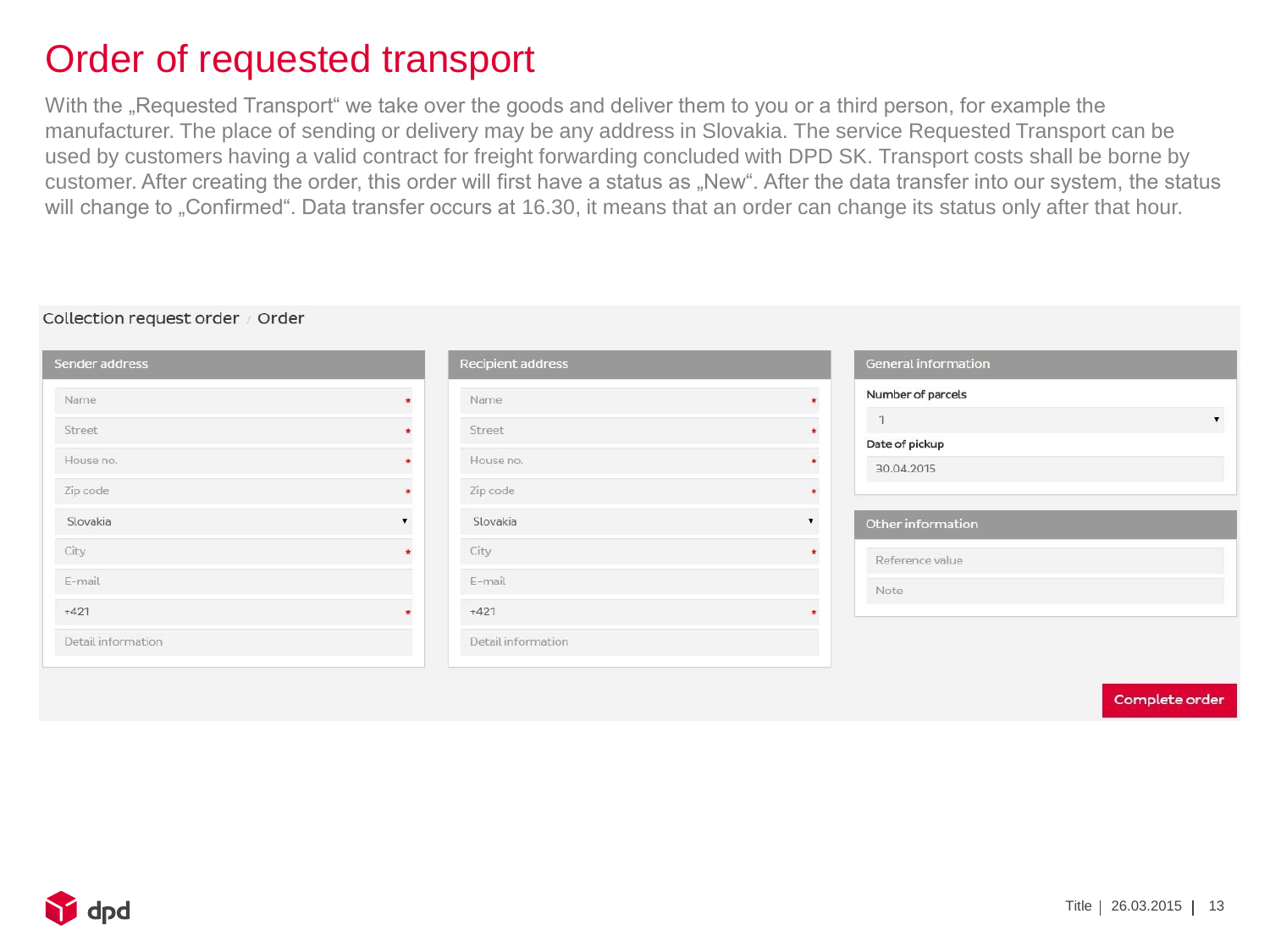### Directory of recipients

Individual recipients can be saved in the directory manually. After filling in the order of transport, the addresses of the recipients can be in the directory saved even automatically. This means that if you create the address label that you do not have yet in the directory, this is automatically stored there and with the next filling in of the transport order the address is added automatically when you enter min. three characters in the field "Name" or "Name of the organisation".

| Address book     |                |         |          |                             |                                   |
|------------------|----------------|---------|----------|-----------------------------|-----------------------------------|
| + New address    |                |         |          | $\bullet$ Export<br>*Import | X Delete addressbook              |
| Name             | $\land$ Street | If city | IT Phone | IT E-mail                   | $\mathbf{H}$                      |
| Search           | Search         | Search  | Search   | Search                      | Search                            |
| 0-0 of 0 records |                |         |          |                             |                                   |
| No results       |                |         |          |                             |                                   |
|                  |                |         |          |                             |                                   |
| Selected v OK    |                |         |          |                             | 20 $\bullet$<br>Displaying items: |
| 0-0 of 0 records |                |         |          |                             |                                   |

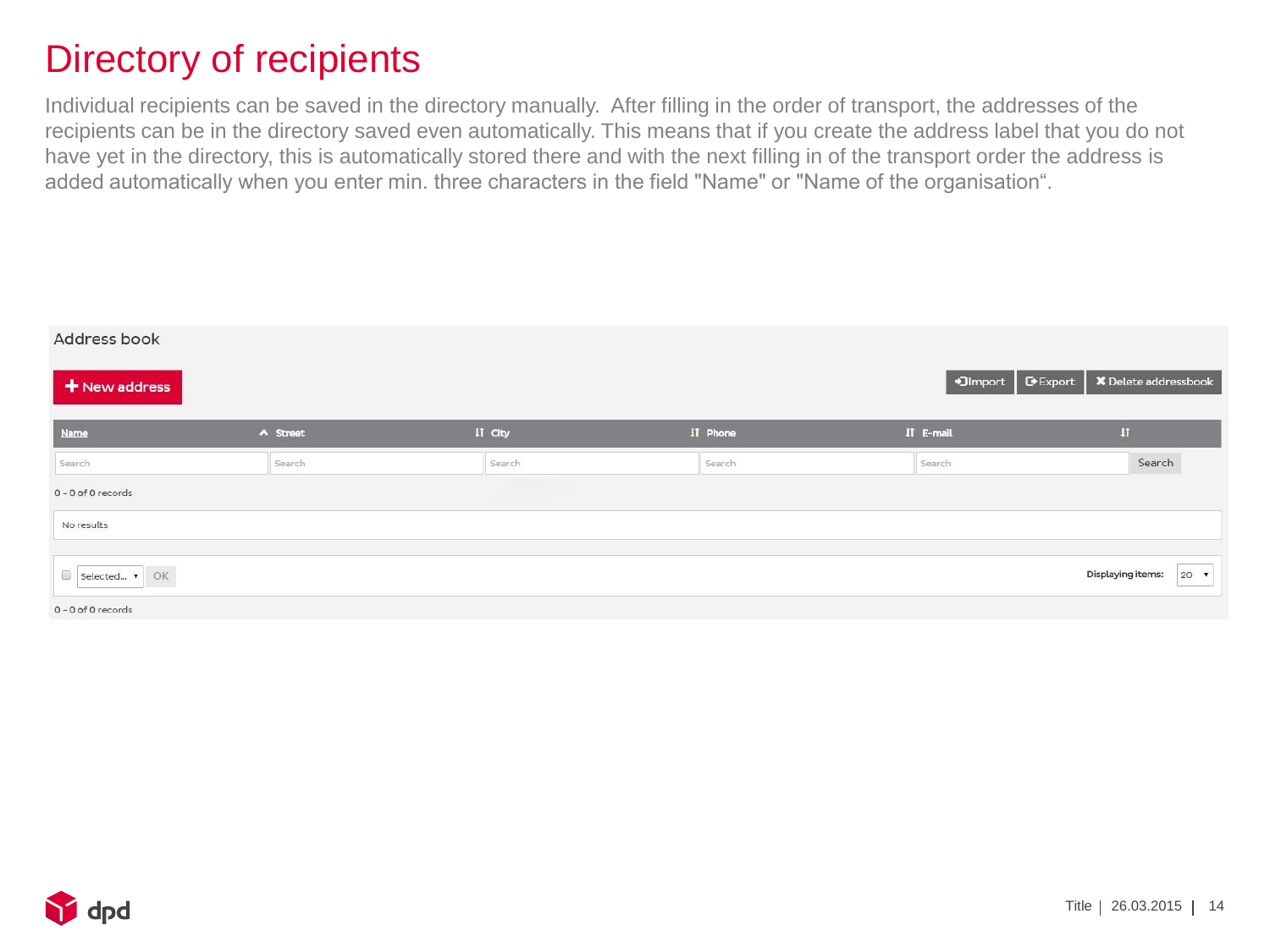### **Settings**

Under "Settings" you can adjust various settings of the collecting addresses, access passwords, print and the like.



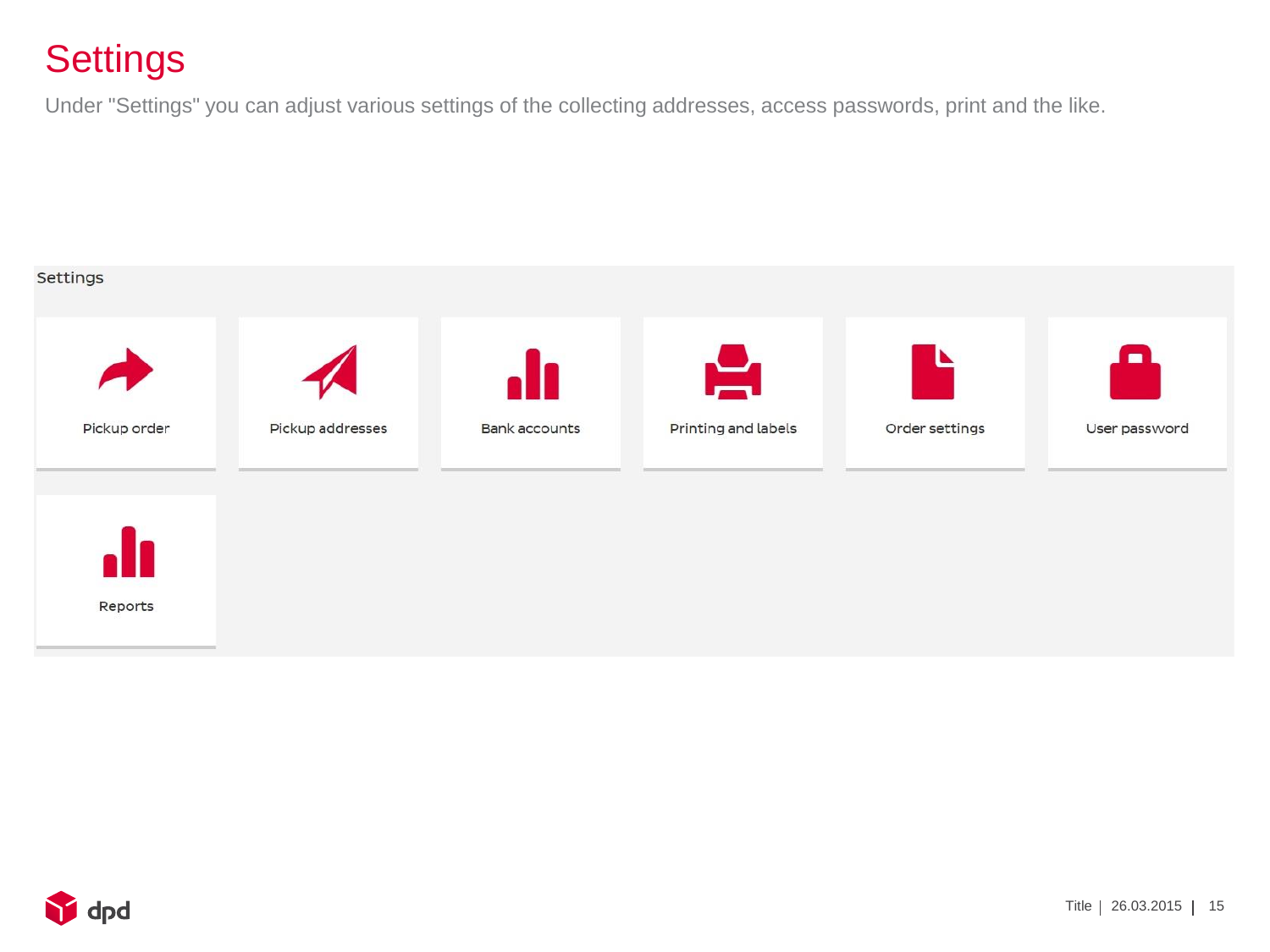## **Help**

"Help" provides information that will help you, for example, when importing orders and sample downloads.

### Help

### Download

- · Userguide
- Import shipment orders specification
- Import addresses specification
- Table of countries